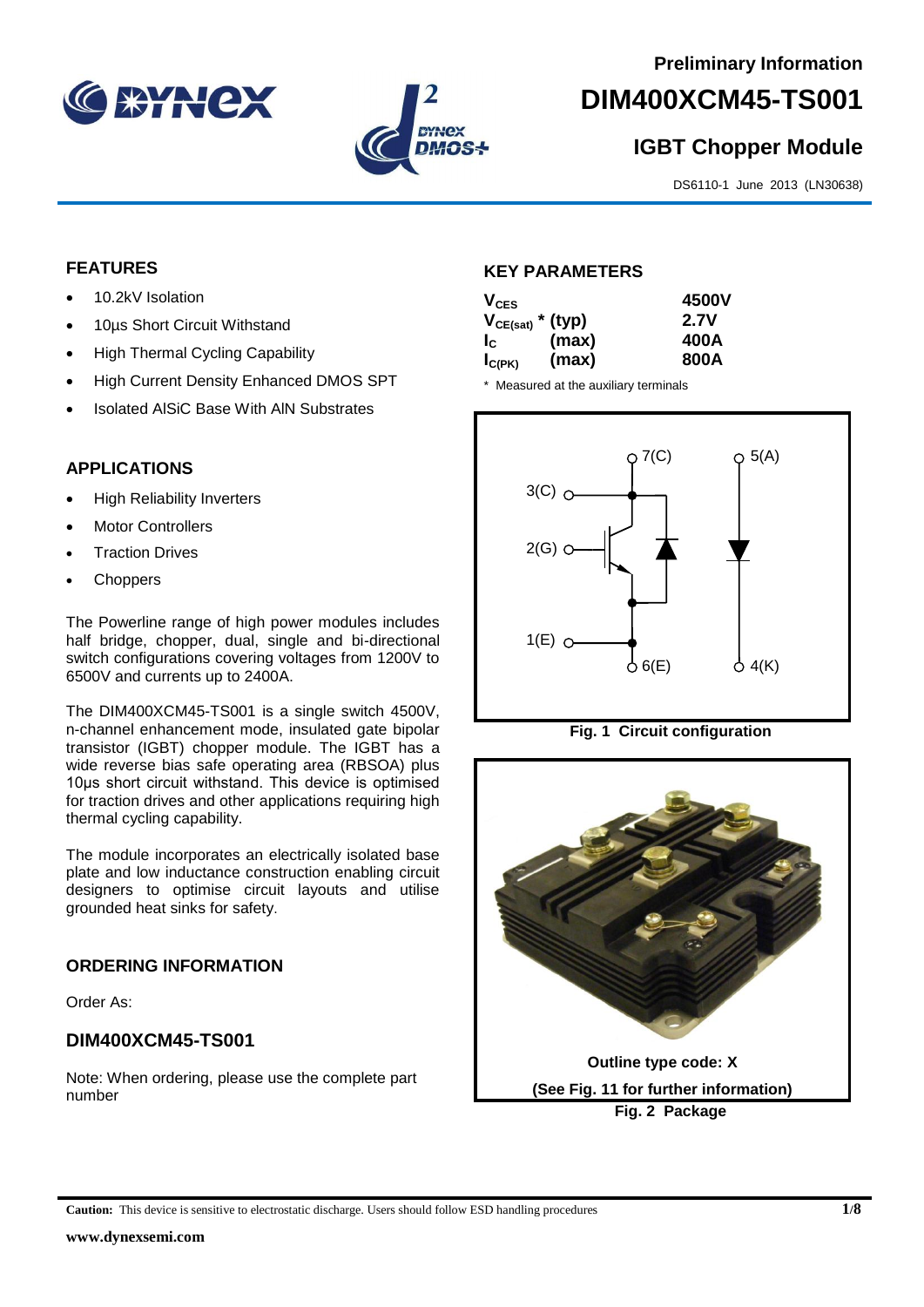#### **ABSOLUTE MAXIMUM RATINGS**

Stresses above those listed under 'Absolute Maximum Ratings' may cause permanent damage to the device. In extreme conditions, as with all semiconductors, this may include potentially hazardous rupture of the package. Appropriate safety precautions should always be followed. Exposure to Absolute Maximum Ratings may affect device reliability.

#### **Tcase = 25°C unless stated otherwise**

| Symbol            | <b>Parameter</b>                  | <b>Test Conditions</b>                                   |      | <b>Units</b> |
|-------------------|-----------------------------------|----------------------------------------------------------|------|--------------|
| $V_{CES}$         | Collector-emitter voltage         | $V_{GF} = 0V$                                            | 4500 | V            |
| $V_{GES}$         | Gate-emitter voltage              |                                                          | ±20  | V            |
| $I_{\rm C}$       | Continuous collector current      | $T_{\text{case}} = 90^{\circ}$ C                         | 400  | A            |
| $I_{C(PK)}$       | Peak collector current            | 1ms, $T_{\text{case}} = 120^{\circ}$ C                   | 800  | A            |
| $P_{\text{max}}$  | Max. transistor power dissipation | $T_{\text{case}} = 25^{\circ}C$ , $T_i = 125^{\circ}C$   | 4.16 | kW           |
| $I^2t$            | Diode $I^2t$ value                | $V_R = 0$ , $t_p = 10$ ms, $T_i = 125$ °C                | 50   | $kA^2s$      |
| V <sub>isol</sub> | Isolation voltage - per module    | Commoned terminals to base plate.<br>AC RMS, 1 min, 50Hz | 10.2 | kV           |
| $Q_{PD}$          | Partial discharge - per module    | IEC1287, $V_1$ = 6900V, $V_2$ = 5100V, 50Hz RMS          | 10   | рC           |

#### **THERMAL AND MECHANICAL RATINGS**

| Internal insulation material:     | AIN              |
|-----------------------------------|------------------|
| Baseplate material:               | <b>AISiC</b>     |
| Creepage distance:                | 56 <sub>mm</sub> |
| Clearance:                        | 26mm             |
| CTI (Comparative Tracking Index): | >600             |

| Symbol                        | <b>Parameter</b>                                                                                       | <b>Test Conditions</b>                       | Min   | Typ.           | <b>Max</b>  | <b>Units</b> |
|-------------------------------|--------------------------------------------------------------------------------------------------------|----------------------------------------------|-------|----------------|-------------|--------------|
| $R_{th(i-c)}$                 | Thermal resistance – transistor                                                                        | Continuous dissipation -<br>junction to case |       |                | 24          | °C/kW        |
| $R_{th(j-c)}$                 | Thermal resistance – diode (IGBT arm)                                                                  | Continuous dissipation -                     |       |                | 48          | °C/kW        |
| $R_{th(i-c)}$                 | Thermal resistance - diode (Diode arm)                                                                 | junction to case                             |       | $\blacksquare$ | 48          | °C/kW        |
| $R_{th(c-h)}$                 | Thermal resistance -<br>Mounting torque 5Nm<br>(with mounting grease)<br>case to heatsink (per module) |                                              |       | ۰              | 8           | °C/kW        |
| $T_i$<br>Junction temperature |                                                                                                        | Transistor                                   |       | $\blacksquare$ | 125         | $^{\circ}C$  |
|                               | Diode                                                                                                  |                                              | ۰     | 125            | $^{\circ}C$ |              |
| ${\mathsf T}_{\text{stg}}$    | Storage temperature range                                                                              |                                              | $-40$ | $\blacksquare$ | 125         | $^{\circ}C$  |
|                               |                                                                                                        | Mounting - M6                                |       |                | 5           | Nm           |
|                               | Screw torque                                                                                           | Electrical connections - M4                  |       | $\blacksquare$ | 2           | Nm           |
|                               |                                                                                                        | Electrical connections - M8                  |       |                | 10          | Nm           |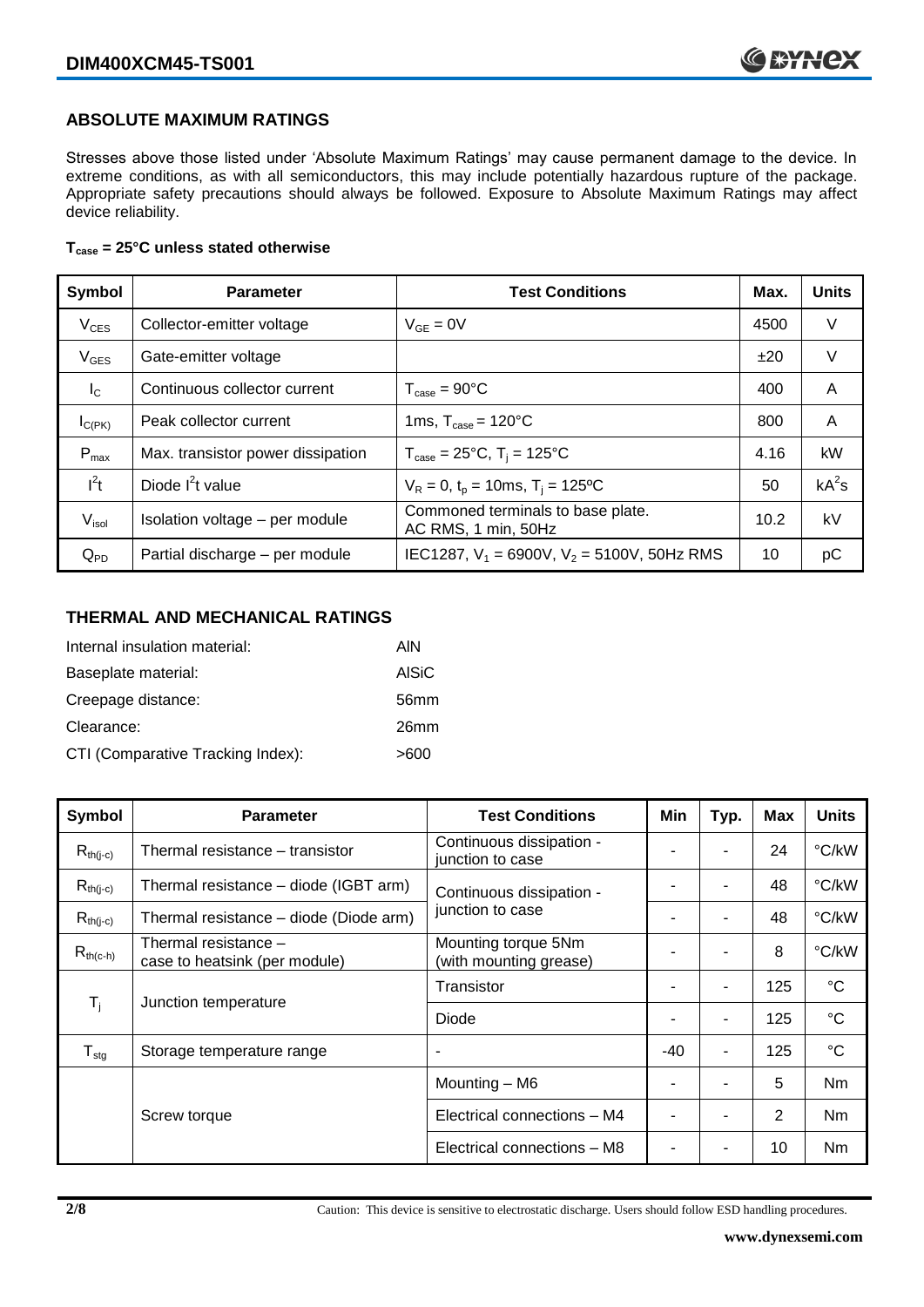# **ELECTRICAL CHARACTERISTICS**

#### **Tcase = 25°C unless stated otherwise.**

| Symbol                         | <b>Parameter</b>                       | <b>Test Conditions</b>                                                                                                                                      | Min | <b>Typ</b> | <b>Max</b>   | <b>Units</b> |
|--------------------------------|----------------------------------------|-------------------------------------------------------------------------------------------------------------------------------------------------------------|-----|------------|--------------|--------------|
|                                | $V_{GF} = 0V$ , $V_{CE} = V_{CES}$     |                                                                                                                                                             |     | 1          | mA           |              |
| $I_{\text{CES}}$               | Collector cut-off current              | $V_{GF} = 0V$ , $V_{CF} = V_{CES}$ , $T_{case} = 125^{\circ}C$                                                                                              |     |            | 20           | mA           |
| $I_{\text{GES}}$               | Gate leakage current                   | $V_{GF} = \pm 20V$ , $V_{CF} = 0V$                                                                                                                          |     |            | $\mathbf{1}$ | μA           |
| $V_{GE(TH)}$                   | Gate threshold voltage                 | $I_C = 40mA$ , $V_{GF} = V_{CF}$                                                                                                                            |     | 5.8        |              | V            |
|                                | Collector-emitter                      | $V_{GE}$ = 15V, $I_C$ = 400A                                                                                                                                |     | 2.7        |              | V            |
| $V_{CE(sat)}$                  | saturation voltage                     | $V_{GF}$ = 15V, $I_C$ = 400A, T <sub>i</sub> = 125°C                                                                                                        |     | 3.5        |              | V            |
| $I_F$                          | Diode forward current                  | DC                                                                                                                                                          |     | 400        |              | A            |
| $I_{FM}$                       | Diode maximum forward current          | $t_p = 1$ ms                                                                                                                                                |     | 800        |              | A            |
|                                |                                        | $I_F = 400A$                                                                                                                                                |     | 2.8        |              | $\vee$       |
| $V_F$<br>Diode forward voltage |                                        | $I_F = 400A$ , $T_i = 125^{\circ}C$                                                                                                                         |     | 3.2        |              | $\vee$       |
| $C_{\text{ies}}$               | Input capacitance                      | $V_{CE} = 25V$ , $V_{GE} = 0V$ , f = 1MHz                                                                                                                   |     | 50         |              | nF           |
| $Q_g$                          | Gate charge                            | ±15V                                                                                                                                                        |     | 7.5        |              | μC           |
| $C_{res}$                      | Reverse transfer capacitance           | $V_{CE} = 25V$ , $V_{GE} = 0V$ , f = 1MHz                                                                                                                   |     | <b>TBC</b> |              | nF           |
| $L_M$                          | Module inductance - per arm            |                                                                                                                                                             |     | 30         |              | nH           |
| $R_{INT}$                      | Internal resistance - per arm          |                                                                                                                                                             |     | 260        |              | $\mu\Omega$  |
| SC <sub>Data</sub>             | Short circuit current, I <sub>SC</sub> | $T_i = 125$ °C, $V_{CC} = 3400V$<br>$t_p \le 10 \mu s$ , $V_{GE} \le 15 V$<br>$V_{CE \text{ (max)}} = V_{CES} - L^{\dagger} x \text{ dI/dt}$<br>IEC 60747-9 |     | 1200       |              | A            |

#### **Note:**

L is the circuit inductance  $+ L_M$ 

**Caution:** This device is sensitive to electrostatic discharge. Users should follow ESD handling procedures **3/8**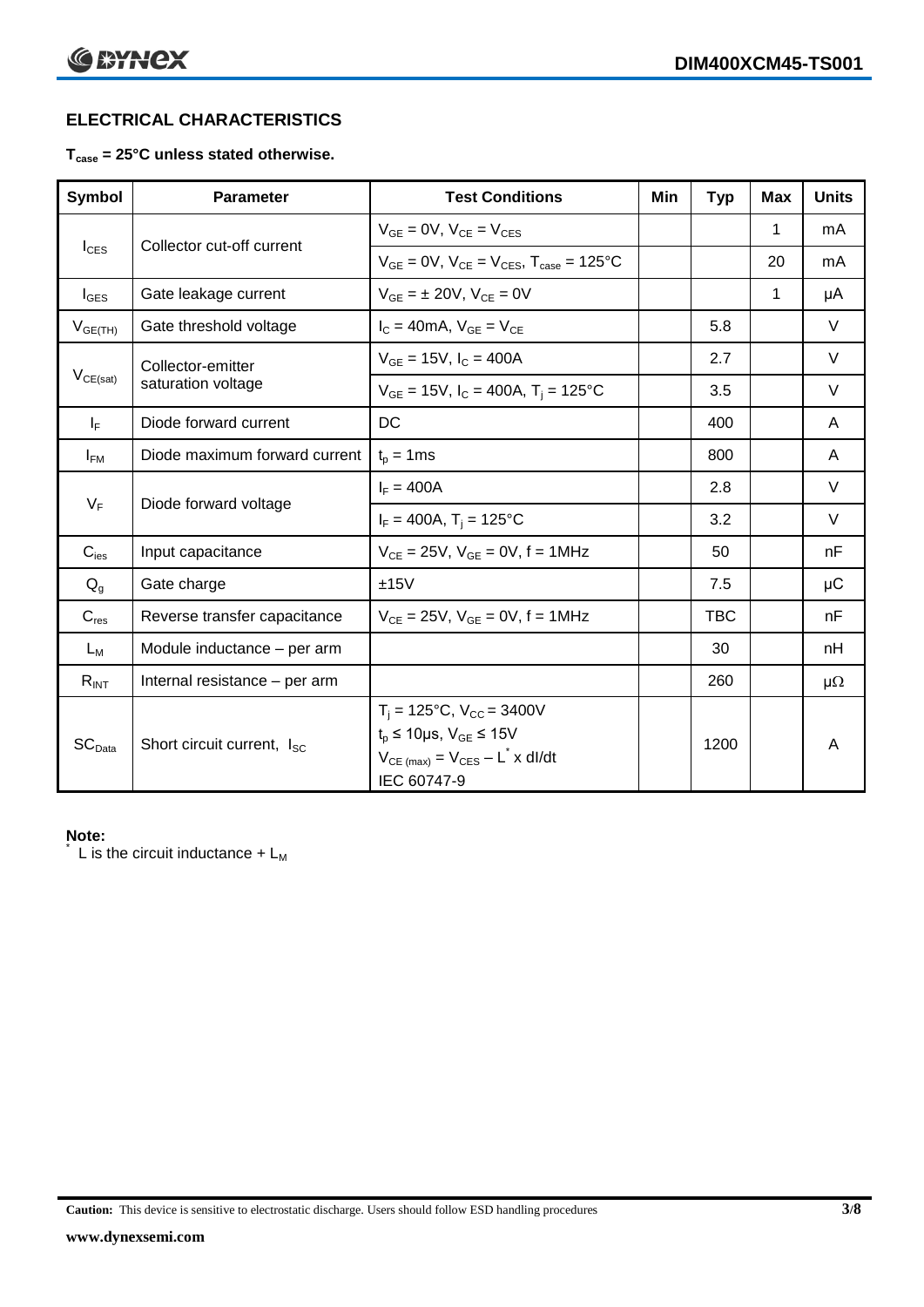# **ELECTRICAL CHARACTERISTICS**

**Tcase = 25°C unless stated otherwise**

| Symbol              | <b>Parameter</b>               | <b>Test Conditions</b>                              | Min | Typ. | Max | <b>Units</b> |
|---------------------|--------------------------------|-----------------------------------------------------|-----|------|-----|--------------|
| $t_{d(\text{off})}$ | Turn-off delay time            |                                                     |     | 3000 |     | ns           |
| $t_{\rm f}$         | <b>Fall time</b>               | $I_C = 400A$<br>$V_{GF} = \pm 15V$                  |     | 600  |     | ns           |
| $E_{OFF}$           | Turn-off energy loss           | $V_{CF} = 2800V$                                    |     | 1500 |     | mJ           |
| $t_{d(on)}$         | Turn-on delay time             | $R_{G(ON)} = 8.2\Omega$<br>$R_{G(OFF)} = 8.2\Omega$ |     | 900  |     | ns           |
| $t_{r}$             | Rise time                      | $C_{\text{oe}} = 68nF$<br>$L_s \sim 165$ nH         |     | 350  |     | ns           |
| $E_{ON}$            | Turn-on energy loss            |                                                     |     | 1600 |     | mJ           |
| $Q_{rr}$            | Diode reverse recovery charge  | $I_F = 400A$                                        |     | 450  |     | $\mu$ C      |
| $I_{rr}$            | Diode reverse recovery current | $V_{CE} = 2800V$                                    |     | 350  |     | A            |
| $E_{rec}$           | Diode reverse recovery energy  | $dl_F/dt = 1000A/\mu s$                             |     | 750  |     | mJ           |

## **Tcase = 125°C unless stated otherwise**

| Symbol       | <b>Parameter</b>               | <b>Test Conditions</b>                                                                      | Min | Typ. | <b>Max</b> | <b>Units</b> |
|--------------|--------------------------------|---------------------------------------------------------------------------------------------|-----|------|------------|--------------|
| $t_{d(off)}$ | Turn-off delay time            |                                                                                             |     | 3100 |            | ns           |
| $t_{\rm f}$  | Fall time                      | $I_c = 400A$<br>$V_{GE} = \pm 15V$                                                          |     | 560  |            | ns           |
| $E_{OFF}$    | Turn-off energy loss           | $V_{CE} = 2800V$                                                                            |     | 1600 |            | mJ           |
| $t_{d(on)}$  | Turn-on delay time             | $R_{G(ON)} = 8.2\Omega$<br>$R_{G(OFF)} = 8.2\Omega$<br>$C_{qe} = 68nF$<br>$L_s \sim 165$ nH |     | 900  |            | ns           |
| $t_{r}$      | Rise time                      |                                                                                             |     | 360  |            | ns           |
| $E_{ON}$     | Turn-on energy loss            |                                                                                             |     | 2200 |            | mJ           |
| $Q_{rr}$     | Diode reverse recovery charge  | $I_F = 400A$                                                                                |     | 750  |            | μC           |
| $I_{rr}$     | Diode reverse recovery current | $V_{CE} = 2800V$                                                                            |     | 380  |            | A            |
| $E_{rec}$    | Diode reverse recovery energy  | $dl_F/dt = 1000A/\mu s$                                                                     |     | 1250 |            | mJ           |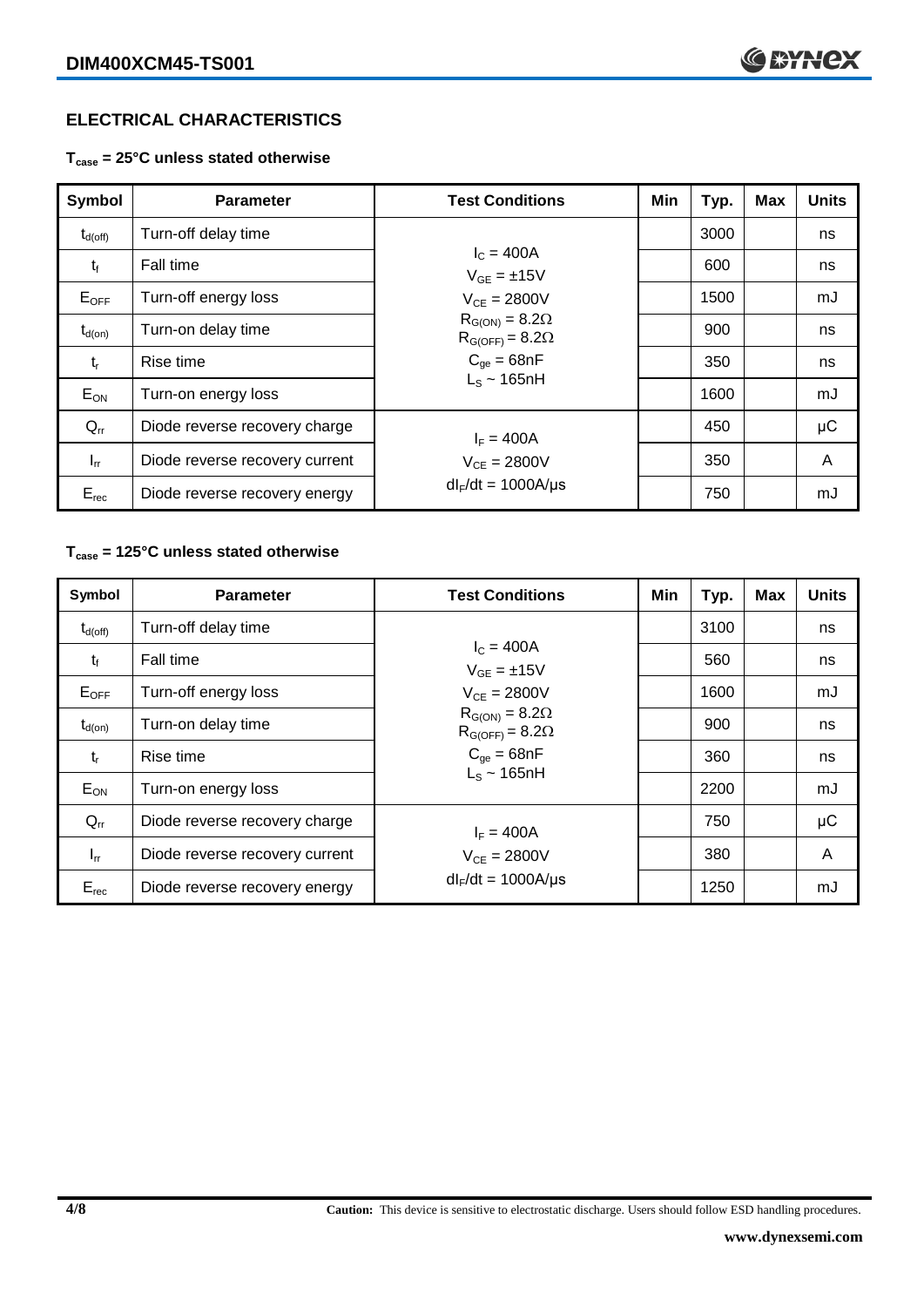



**Caution:** This device is sensitive to electrostatic discharge. Users should follow ESD handling procedures **5/8**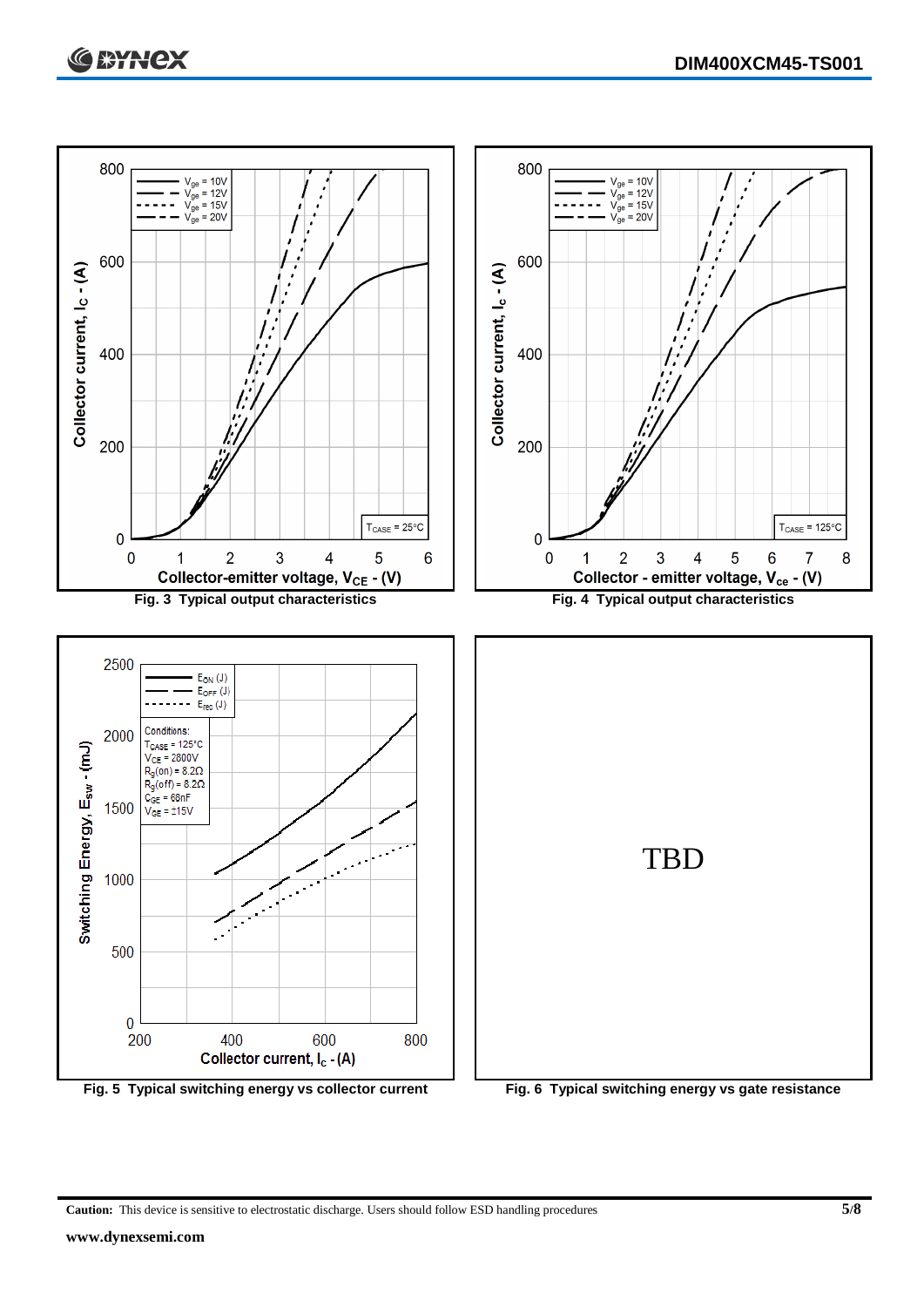

**6/8 Caution:** This device is sensitive to electrostatic discharge. Users should follow ESD handling procedures.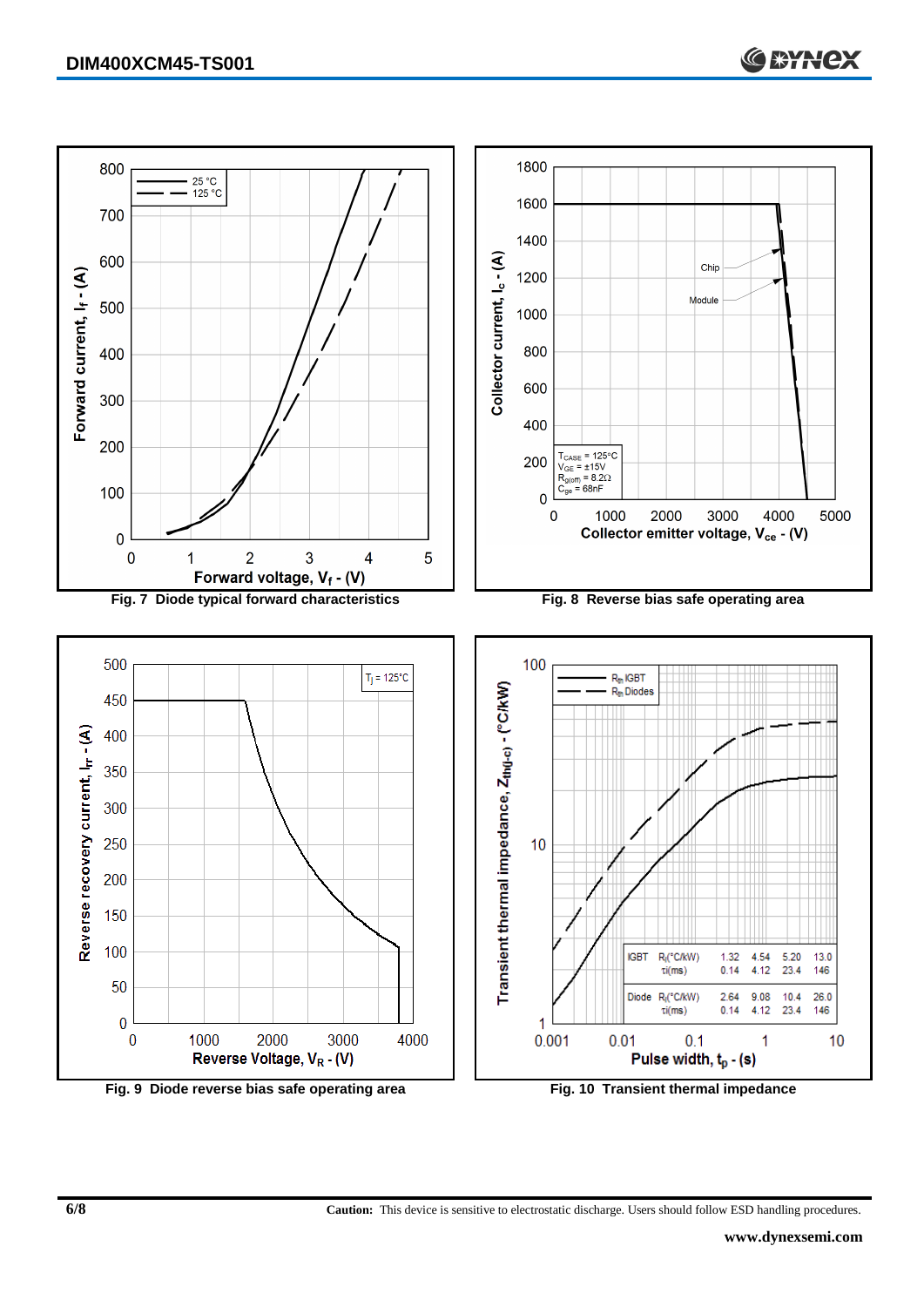

#### **PACKAGE DETAILS**

For further package information, please visit our website or contact Customer Services. All dimensions in mm, unless stated otherwise. **DO NOT SCALE.**



**Caution:** This device is sensitive to electrostatic discharge. Users should follow ESD handling procedures **7/8**